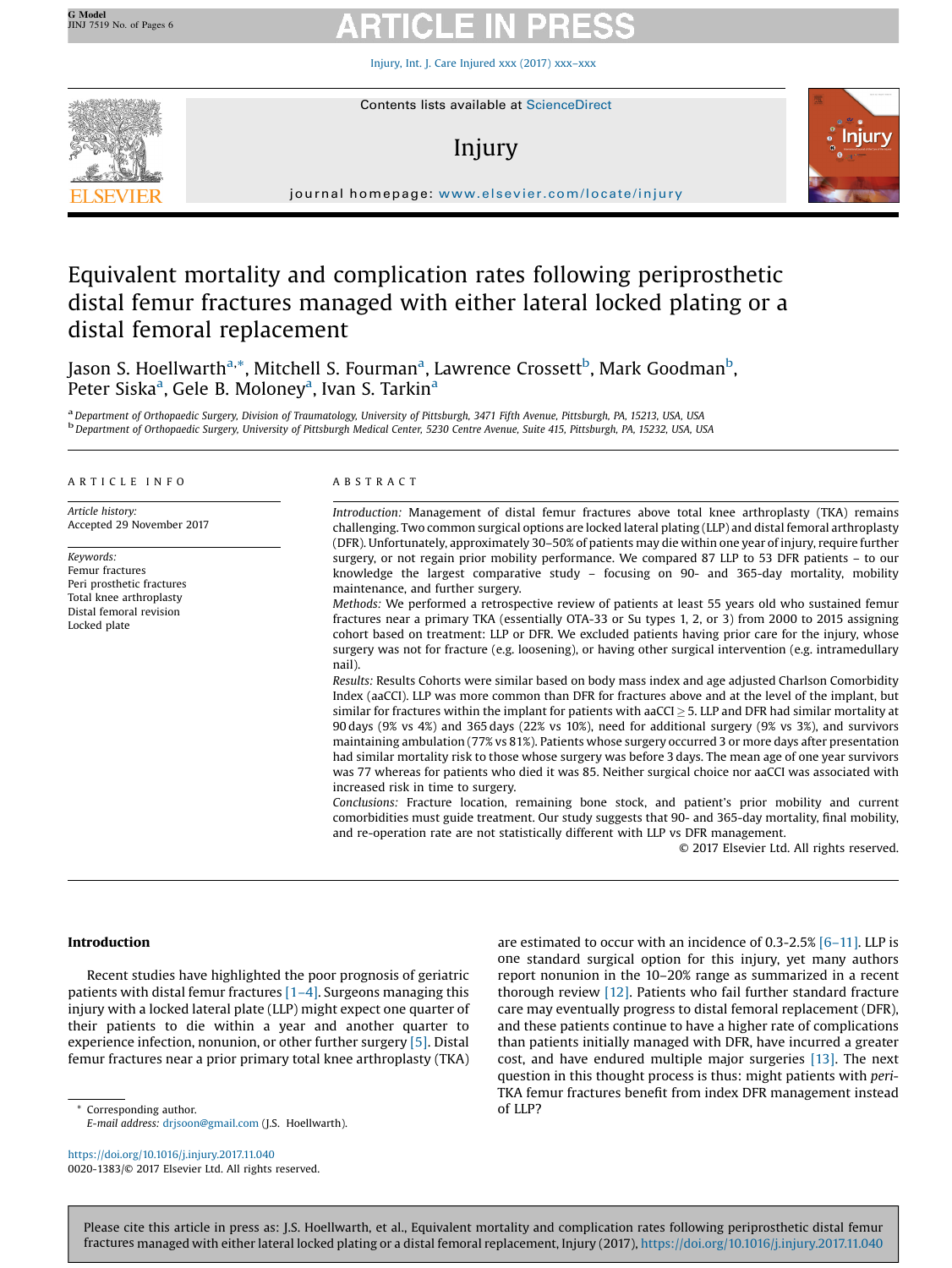2 J.S. Hoellwarth et al. / Injury, Int. J. Care Injured xxx (2017) xxx–xxx

### Methods

### We performed an Institutional Review Board-approved retrospective cohort study of patients treated for distal femur periprosthetic fractures at a single network of tertiary referral hospitals between 2000 and 2015. Patients were identified by reviewing operative logs of all femur fracture surgeries and manually reviewing imaging to confirm implant used. All fractures fit the general classification of OTA-33. We included patients who were at least 55 years old, had a femur fracture near an existing TKA (as proximal as the diaphyseal-metaphyseal transition) and had no fracture care prior to our initial LLP or DFR. We excluded patients with non-primary TKA, any treatment prior to our initial fracture surgery, or management with any technique other than LLP or DFR. Patient factors evaluated included age at injury, Charlson Comorbidty Index (CCI) as well as age-adjusted CCI (aaCCI), body mass index (BMI), and smoking status. Major outcome measures were re-operations, 90- and 365 day mortality, and return to pre-injury mobility level (graded as independent or cane ambulation, front-walker ambulation, and wheelchair or less). Statistical analysis was performed with Prism 7.0 (GraphPad, Lajolla CA), with Student's t-test used for continuous data and Fisher's Exact test for categorical data. We evaluated potential selection bias of fixation choice based on fracture location with the chi-square goodness of fit test. In all calculations a  $p$ -value <0.05 was considered significant and data is presented as mean $\pm$ standard deviation where applicable.

The CCI is a common validated metric for estimating future mortality and is a weighted sum tally of existing patient diseases. A value of one point each is given for myocardial infarction, congestive heart failure, peripheral vascular disease, dementia, chronic pulmonary disease, connective tissue disease, peptic ulcer disease, mild liver disease, and uncomplicated diabetes; two points each for hemiplegia, moderate to severe renal disease, complicated diabetes, malignancy within five years of diagnosis, leukemia, or lymphoma; three points each for moderate to severe liver disease, and six points each for AIDS (not HIV) and metastatic solid tumor. The one year mortality for the different scores is estimated at: 0 points = 12%; 1–2 points = 26%; 3–4 points = 52%;  $\geq$ 5 points = 85% [14]. Age adjustment adds one additional point for each decade after 50 years [15]. The aaCCI has remained a commonly used tool to estimate and assess the health of a population in trauma studies [16–19]. Given that a patient with aaCCI of 4 is expected to have around 50% one year survival, we separated cohorts into aaCCI  $\leq$  4 and aaCCI  $>$  5 for subgroup analysis as appropriate.

### Results

A total of 87 LLP and 53 DFR patients fit inclusion and exclusion criteria. Table 1 presents demographic data. The LLP and DFR groups had no significant differences in any measured demographic category except LLP patients had a higher rate of diabetes causing end organ damage. Table 2 presents implant choice based on fracture location, with subgroup analysis based on aaCCI. LLP

### Table 1

Patient demographics.

|                              | LLP $(n=87)$  | DFR $(n=53)$  | p-value           |
|------------------------------|---------------|---------------|-------------------|
| Age $(y)$                    | $80.0 + 9.9$  | $80.1 + 7.8$  | 0.95              |
| BMI                          | $32.6 + 9.3$  | $30.6 + 7.8$  | 0.19              |
| aaCCI                        | $5.61 + 1.96$ | $5.19 + 1.69$ | 0.18              |
| Diabetes (end organ effects) | 31(11)        | 14(0)         | $.27$ ( $<$ 0.01) |
| Tobacco                      | 5             | 3             |                   |
| Open fracture                | 8             | 2             | 0.31              |
| Follow days                  | $469 + 686$   | $673 + 877$   | 0.18              |

| ı<br>.,<br>. .<br>. .<br>× | ×<br>۰. |  |
|----------------------------|---------|--|
|                            |         |  |

Surgical Management by Fracture Location relative to Femoral Component.

| Fracture | aa $CCI < 4$ |                  | aACCI > 5 |     | All Patients |       |            |                  |           |
|----------|--------------|------------------|-----------|-----|--------------|-------|------------|------------------|-----------|
|          | LLP          | DFR <sup>*</sup> | D         | LLP | $DFR^*$      | D     | <b>LLP</b> | DFR <sup>*</sup> | D         |
| Inside   | 9            | 14               | 0.03      | 23  | 25           | 0.69  | 32         | 39               | 0.32      |
| $<$ 5 cm | 18           | κ                | ${<}0.01$ | 30  | 8            | <0.01 | 48         | 11               | ${<}0.01$ |
| $>5$ cm  | o            | 0                |           |     |              | <0.01 |            |                  | < 0.01    |

 $*$ No pre-operative images could be found for two DFR patients; one aaCCI  $<$  4, one  $aACCI > 5$ .

was used more frequently for all fracture location and aaCCI pairings, except for aaCCI $>$ 5 patients with fractures within the femoral implant. Patients treated with DFR whose fracture was outside (proximal to) the femoral TKA implant had surgeon notes stating the reason for DFR was for fracture comminution and concern for post operative nonunion. Fractures occurring within the femoral TKA implant were treated with DFR if pre-operative imaging suggested inadequate implant bone stock to secure the LLP; some intra-implant aaCCI $\leq$ 4 patients had notes specifying faster expected return to unassisted ambulation as the preference for DFR.

Table 3 presents overall patient outcomes. LLP patients had surgery at an average of 1.25 days after presentation whereas DFR patients had surgery on average 2.06 days after presentation  $(p < 0.01)$ , but this did not lead to significant differences in any outcome measures.

Tables 4 and 5 show subgroup analysis of outcome data, dividing cohorts into those below (aaCCI $\leq$ 4) and above 50% expected 1-year mortality (aaCCI  $\geq$  5). For the aaCCI  $\leq$  4 subgroup, LLP and DFR patients fared similarly. For the aaCCI  $>$  5 subgroup, LLP patients were managed post operatively in the ICU at twice the rate of DFR patients  $(27/60 \text{ vs } 8/35, p=0.05)$ ; however, no other outcome measures were different between LLP and DFR in this subgroup.

Based on two recent studies of patients with distal femur fractures managed with LLP with  $[1]$  and without prior TKA  $[5]$ which identified an increased mortality rate for patients whose operation occurred more than two days after presentation, a second subgroup analysis was performed comparing one year mortality of patients who were treated within two calendar days of presentation to those treated three or more days after presentation. Neither the implant choice nor time to surgery achieved significance in its relationship with one year mortality (Table 6).

Table 7 presents the patient pre and post operative mobility based on surgical procedure. There were no statistically different changes of mobility at one year based on the operation performed.

Patient age has been identified as an independent risk of mortality [20,21]. Table 8 presents the mean age, BMI, and aaCCI of

| Table 3          |
|------------------|
| Patient Outcomes |

| Outcome                          | LLP $(n=87)$    | DFR $(n=53)$  | р      |
|----------------------------------|-----------------|---------------|--------|
| Days to operation                | $1.25 \pm 1.41$ | $2.06 + 1.61$ | < 0.01 |
| ICU                              | 30              | 12            | 0.18   |
| ICU days                         | $0.9 + 1.6$     | $1 \pm 1.5$   | 0.36   |
| Transfusion                      | 49              | 28            | 0.71   |
| Hospital days                    | $6 + 4.3$       | $6 + 3.2$     | 0.76   |
| Nursing home                     | 81              | 48            | 0.77   |
| 90 day readmission               | 4               | 6             | 0.73   |
| 1-year re-operation <sup>®</sup> | 9               | 3             | 0.36   |
| 90 day mortality                 | 9               | 4             |        |
| 1-year mortality                 | 22              | 10            | 0.41   |
| 1-year mortality days            | $136 + 99$      | $138 + 108$   | 0.97   |
| Regained prior mobility          | 44              | 28            |        |

\*LLP n = 65 due to 22 deaths by one year: DFR n = 43 due to 10 deaths by one year.

Please cite this article in press as: J.S. Hoellwarth, et al., Equivalent mortality and complication rates following periprosthetic distal femur fractures managed with either lateral locked plating or a distal femoral replacement, Injury (2017), <https://doi.org/10.1016/j.injury.2017.11.040>